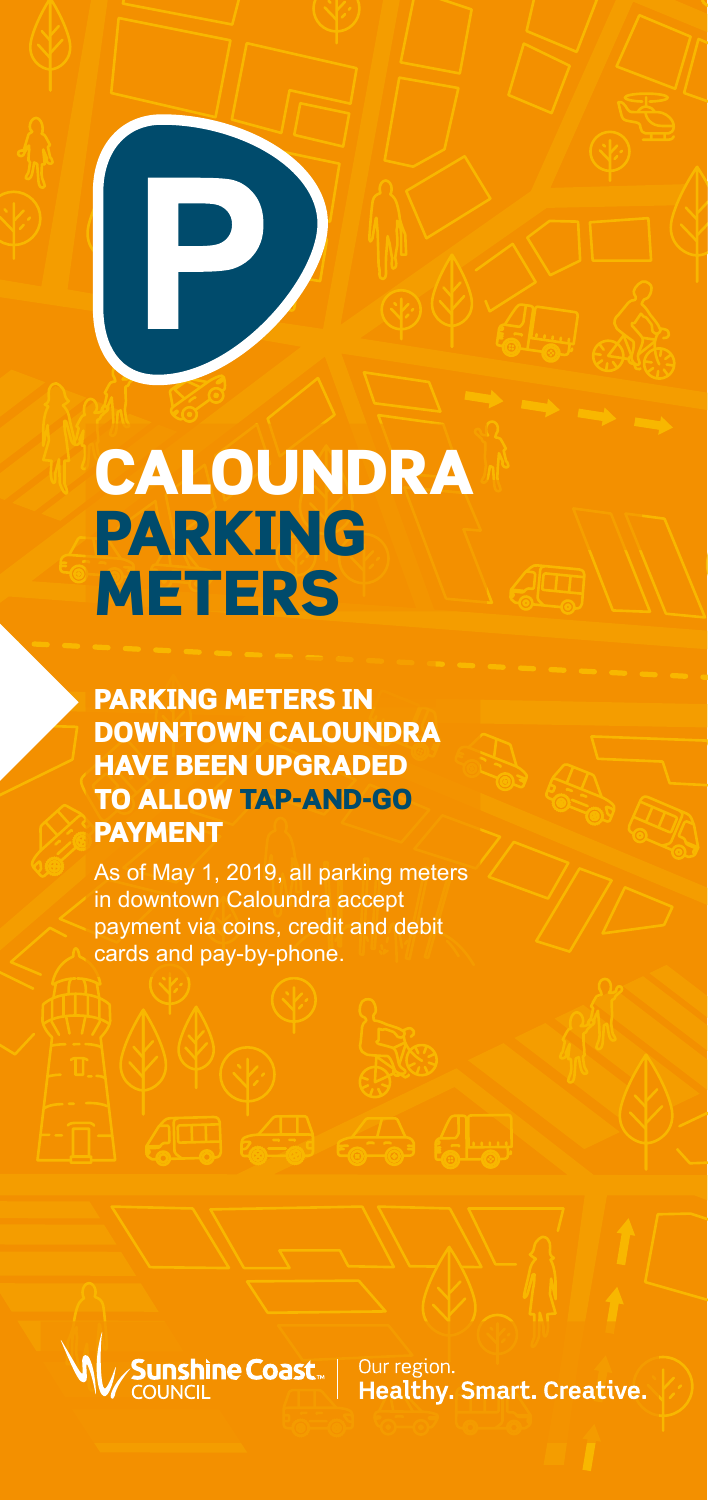#### WHY HAS COUNCIL UPGRADED THE PARKING METERS IN DOWNTOWN CALOUNDRA?

Installed in 2007, the parking meters in downtown Caloundra needed to be upgraded. Council has investigated different parking meter options and concluded that upgrading the parking meters was the preferable option. The upgrade provides the opportunity to install 'smart' meters with additional capabilities, such as the tap-and-go functionality, as well as the possibility to pay through the EasyPark app.

#### HOW DO I USE THE PARKING METERS?

Sunshine Coast Council provides on-street pay parking in downtown Caloundra. Multiple payment options are available, including coins, credit card and pay-by-app.

The hourly rate for two-hour (2P) parking in downtown Caloundra is \$1.50 per hour.

Parking in downtown Caloundra is two hours (2P), applicable Monday to Friday between 9am and 5pm and Saturday between 9am and 12pm.

Before heading to the parking meter, make sure to remember the **parking bay number** your vehicle is occupying. This is indicated by the red bay marker plate attached to the kerb or adjacent area near your vehicle.

Payment is only valid if made at the designated parking meter and for the correct bay number.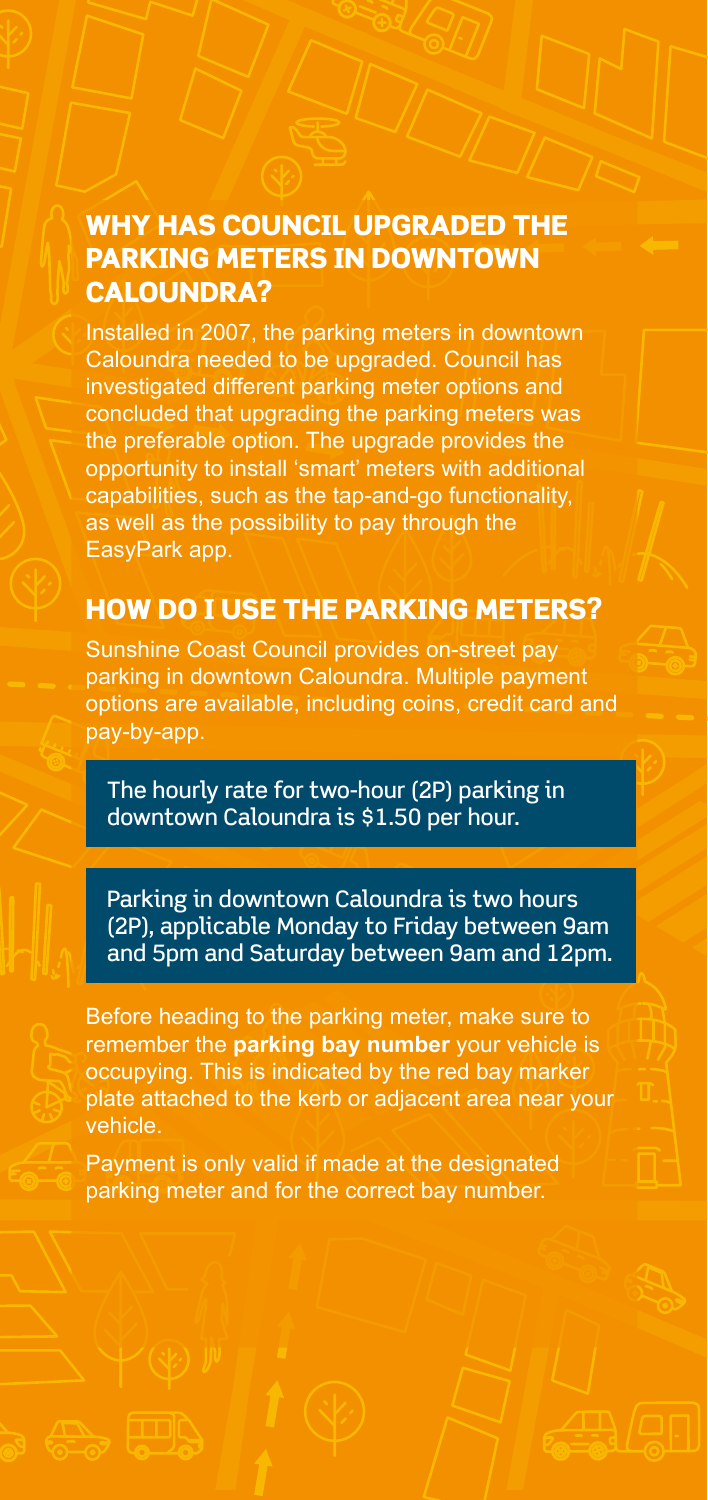## PAYMENT OPTIONS



## ING WITH A CREDIT CARD

A **tap-and-go** payment option is available for all parking meters in downtown Caloundra.



**1** Select the amount of time you would like to pay for. To add time, press the up  $\rightarrow$  or down **a** arrow to reduce time buttons.

**When paying by credit card, the minimum value charged is \$1.00 for 40 minutes of parking.**



**2** Once you have selected your amount, press OK to proceed with the transaction. With your credit card, tap and hold your card against the card reader on the front of the meter to complete the transaction.



**3** A payment confirmation message will be displayed.



## PAYING WITH COINS

All parking meters in downtown Caloundra accept 10 cents and above.

**1** Insert coins into the slot for the amount of time required. As coins are inserted, the screen will display the amount of time you have paid for and the expiry time. When you see the required time displayed, press the OK button to proceed.



**2** Any REJECTED coins are returned in the chute (lower right side).



**3** A payment confirmation message will be displayed.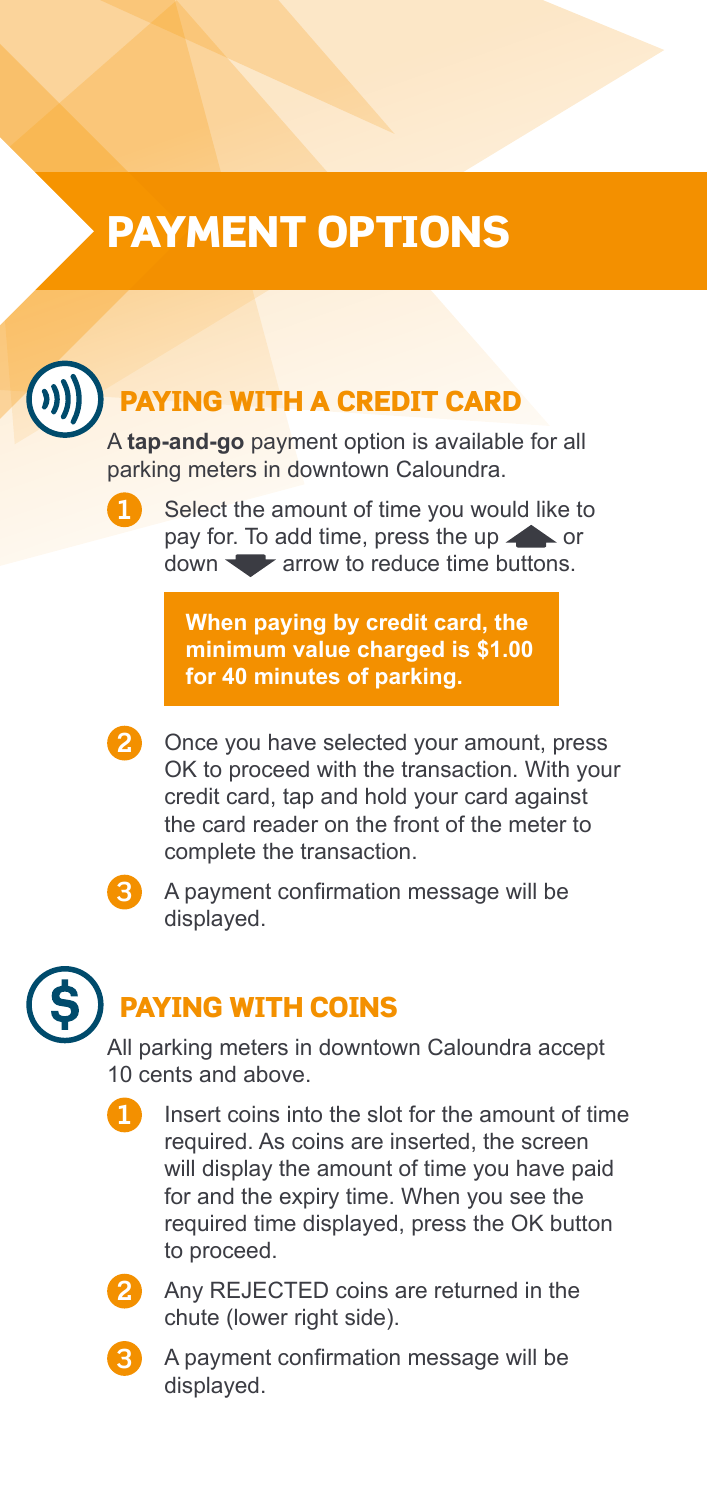



## **NG WITH EASYPARK APP**

No more searching for coins or your credit card, simply register with the EasyPark app and follow the instruction to pay for parking.

#### **With EasyPark, you only pay for the time you actually use.**





**Set up your account** – register for EasyPark by downloading the app (available for iPhone and Android), visiting the EasyPark website or calling 1300 734 070. You'll need your **phone number**, **vehicle registration** and **credit or debit card** details.



**2 Begin your parking session** – before you leave your vehicle you will need to open the EasyPark app or call 1300 734 070. Then select your vehicle registration, enter the five digit EasyPark area code **60800** displayed on the parking meter and select your start and end times. You will receive an SMS reminder 15 minutes before your parking is due to expire.

Remember that time restrictions begin as soon as your car stops in the parking bay, not from when you start your EasyPark session. If you wish to park for longer than the time on the sign (more than two hours), you must first move your vehicle to a new parking area.



**End your parking session** – when you return to your vehicle, open the EasyPark app or call 1300 734 070 and select 'stop'. If you don't stop the session, you'll be charged the maximum fee for that parking zone.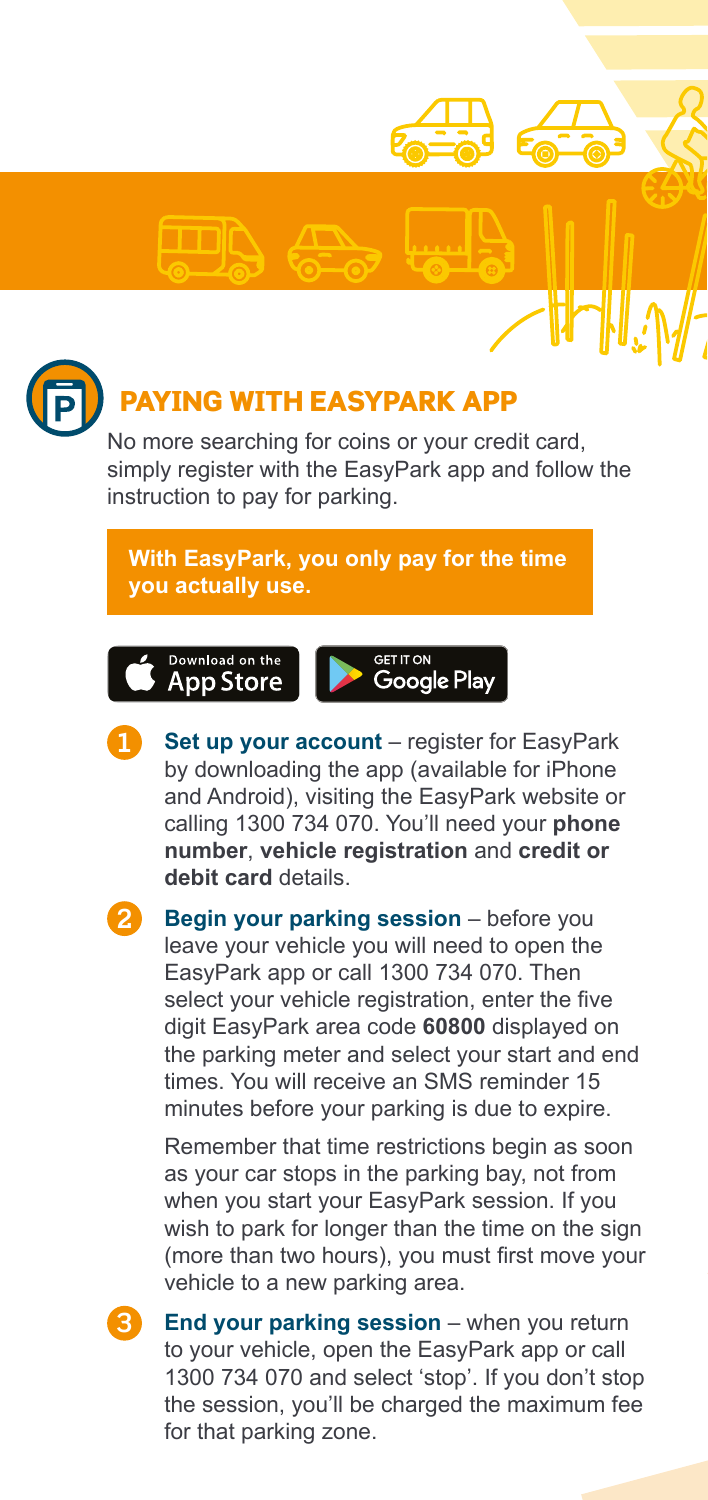

#### CAN I TOP UP OR FEED THE METER ONCE IT RUNS OUT?

**You cannot insert more money into a parking meter or top up the EasyPark app to stay longer than the time permitted by the parking sign.**

Once you have parked and paid for the maximum permitted time as shown on the parking sign, you must move your vehicle to another parking area.

If you did not initially pay for the maximum permitted time (for example, if you only paid for 30 minutes in the two-hour (2P) signed area), you may make an additional payment to the parking meter. Remember it is your responsibility to be parked for no longer than the time permitted by the parking sign.